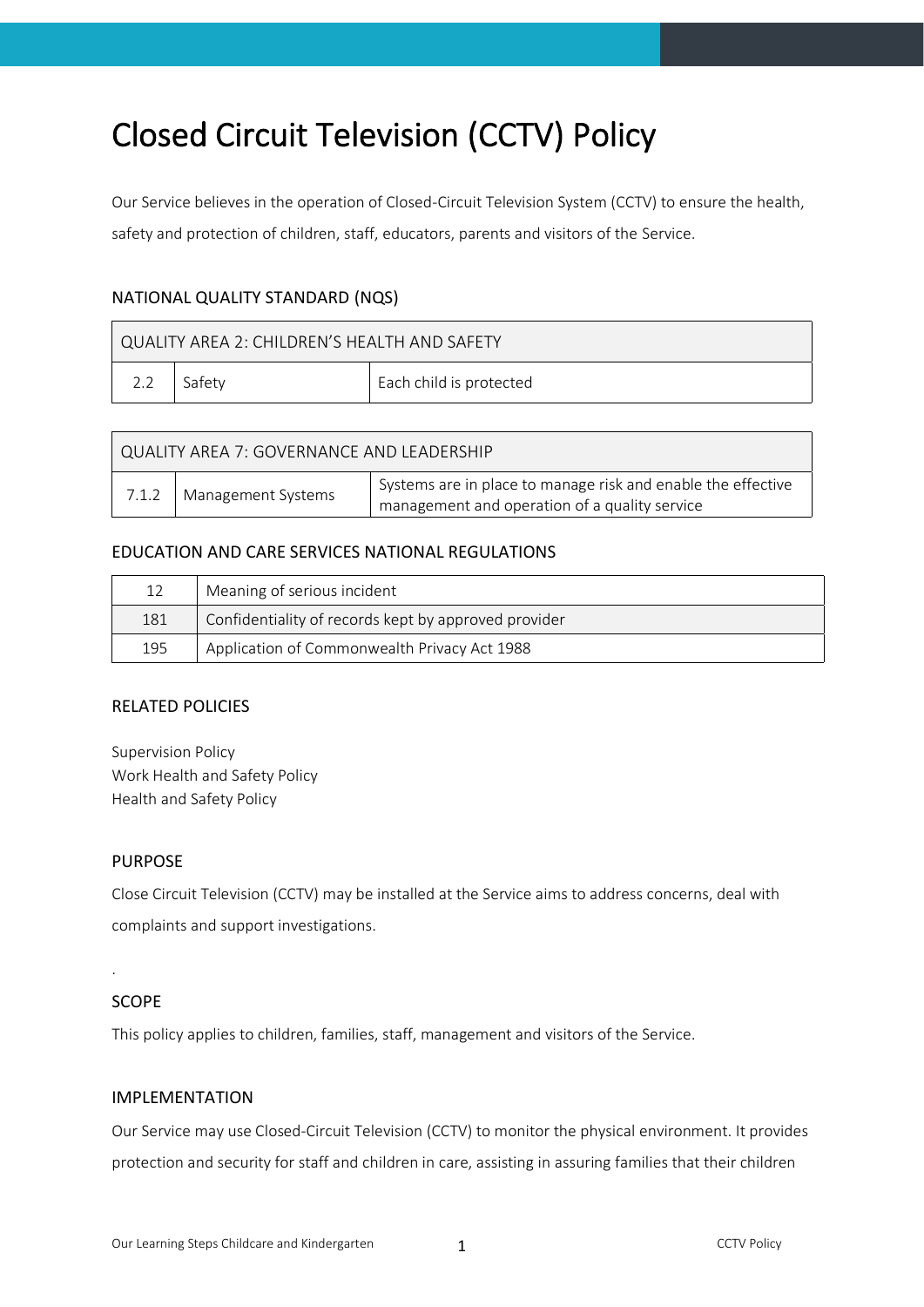are in a safe environment and may also assist with misunderstandings, damages to the Service, theft and potentially false accusations by providing digital evidence.

### Camera Use

Closed-Circuit Television (CCTV) may operate at the Service and may include:

- 4 fixed position cameras
- Access via remote gateway to recordings
- Digital Hard Drive Recorder

## Camera Locations

• (Not revealed in web document for privacy)

When operational, the CCTV recording system operates in real mode, monitoring the site continuously 24 hours a day. Footage and information collected via the recording system will be governed by Australian Privacy Principles and all relevant staff will be kept up to date with requirements under Australia's privacy law. (There are some Commonwealth, State and territory laws that restrict the use of listening, optical, data and tracking surveillance devices.)

Access to the recordings will only be disclosed to:

- 1. The Victorian Ombudsman to assist with investigations on "child protection" e.g., abuse, neglect and ill treatment.
- 2. To a member or officer of a law enforcement agency E.g. Police for use in assisting with investigations.
- 3. The Approved Provider, Nominated Supervisor / Responsible Person on duty to investigate situations that may have occurred.